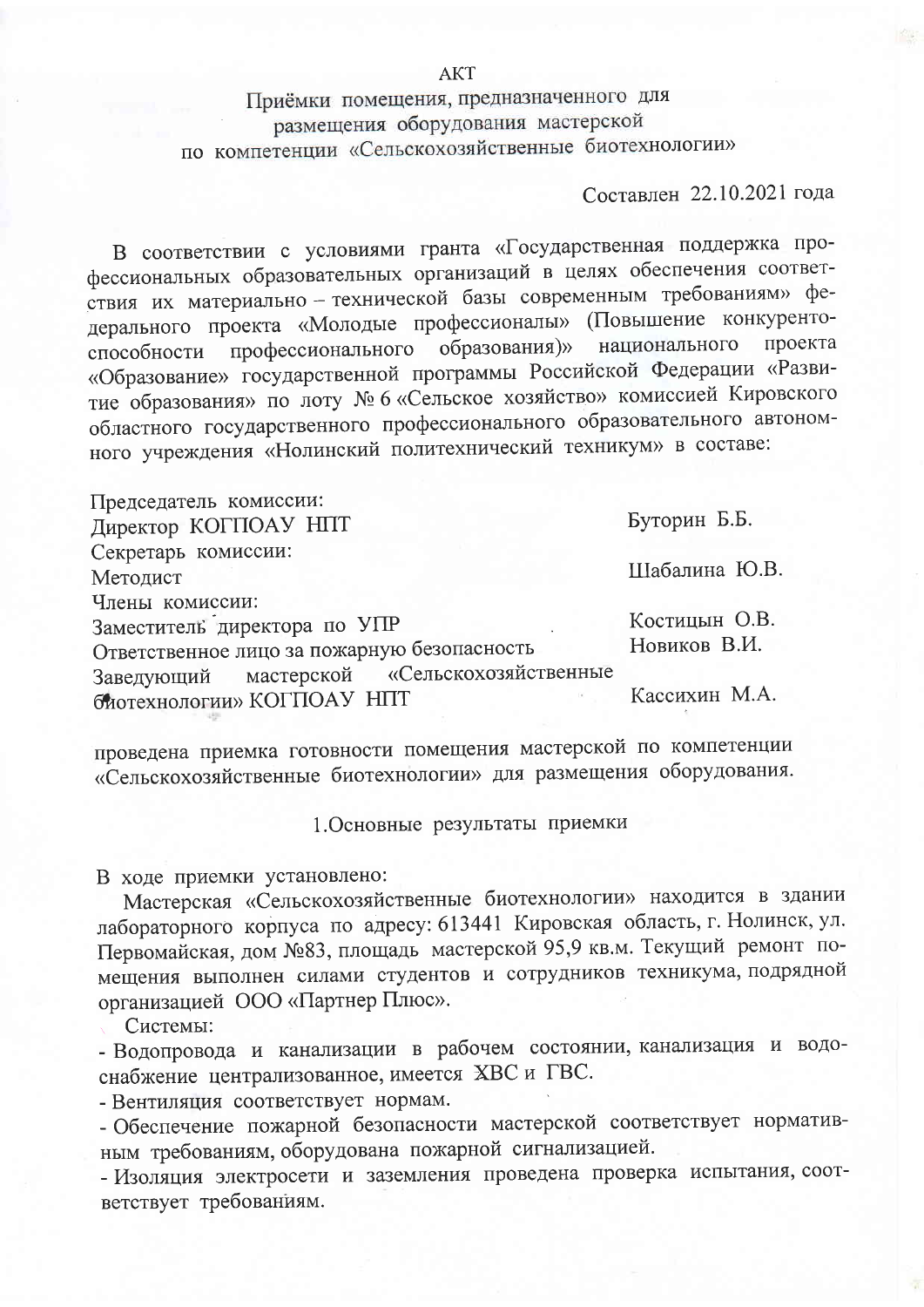- Режим воздухообмена в помещении соблюдается, воздухообмен осуществляется за счет естественной и принудительной вентиляции.

2. Заключение комиссии

Мастерская «Сельскохозяйственные биотехнологии» соответствует нормам по охране труда, правилам техники безопасности и производственной санитарии, к размещению оборудования готова.

Председатель комиссии: Секретарь комиссии: ВАНИ Члены комиссии: **КОГПОАУ HNT** 

Б.Б. Буторин

Ю.В. Шабалина

О.В. Костицын В.И. Новиков М.А. Кассихин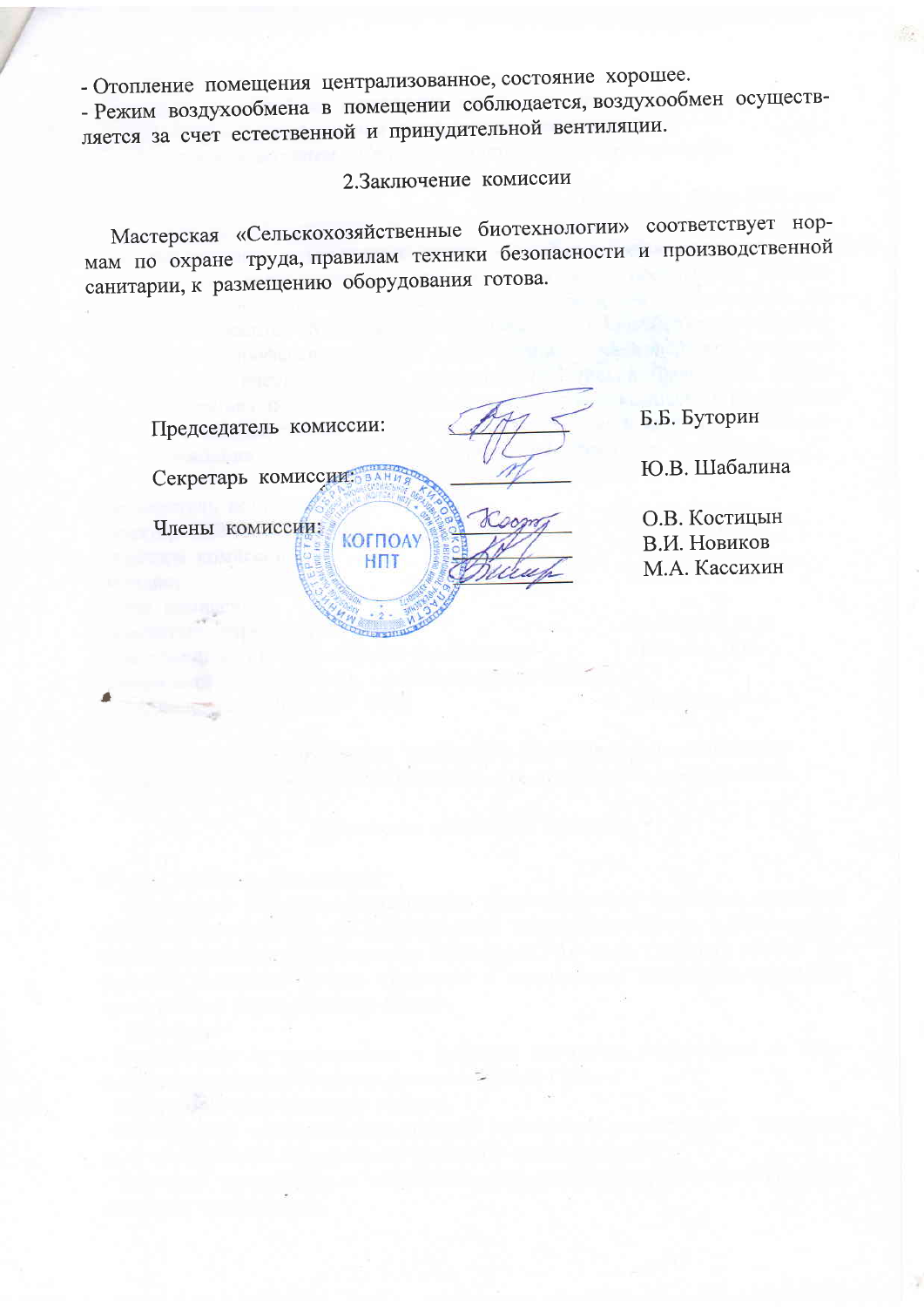Приёмки помещения, предназначенного для размещения оборудования мастерской по компетенции «Сити - фермерство»

## Составлен 22.10.2021 года

В соответствии с условиями гранта «Государственная поддержка профессиональных образовательных организаций в целях обеспечения соответствия их материально - технической базы современным требованиям» федерального проекта «Молодые профессионалы» (Повышение конкурентонационального профессионального образования)» проекта способности «Образование» государственной программы Российской Федерации «Развитие образования» по лоту № 6 «Сельское хозяйство» комиссией Кировского областного государственного профессионального образовательного автономного учреждения «Нолинский политехнический техникум» в составе:

Председатель комиссии: Буторин Б.Б. Директор КОГПОАУ НПТ Секретарь комиссии: Шабалина Ю.В. Методист Члены комиссии: Костицын О.В. Заместитель директора по УПР Новиков В.И. Ответственное лицо за пожарную безопасность Заведующий мастерской «Сити-Костицын О.В. фермерство» КОГПОАУ НПТ

проведена приемка готовности помещения мастерской по компетенции «Сити - фермерство» для размещения оборудования.

1. Основные результаты приемки

В холе приемки установлено:

Мастерская «Сити - фермерство» находится в здании лабораторного корпуса по адресу: 613441 Кировская область, г. Нолинск, ул. Первомайская, дом №83, площадь мастерской 83,4 кв.м. Текущий ремонт помещения выполнен силами студентов и сотрудников техникума, подрядной организацией ООО «Партнер Плюс».

Системы:

- Водопровода и канализации в рабочем состоянии, канализация и водоснабжение централизованное, имеется ХВС и ГВС.

- Вентиляция соответствует нормам.

- Обеспечение пожарной безопасности мастерской соответствует нормативным требованиям, оборудована пожарной сигнализацией.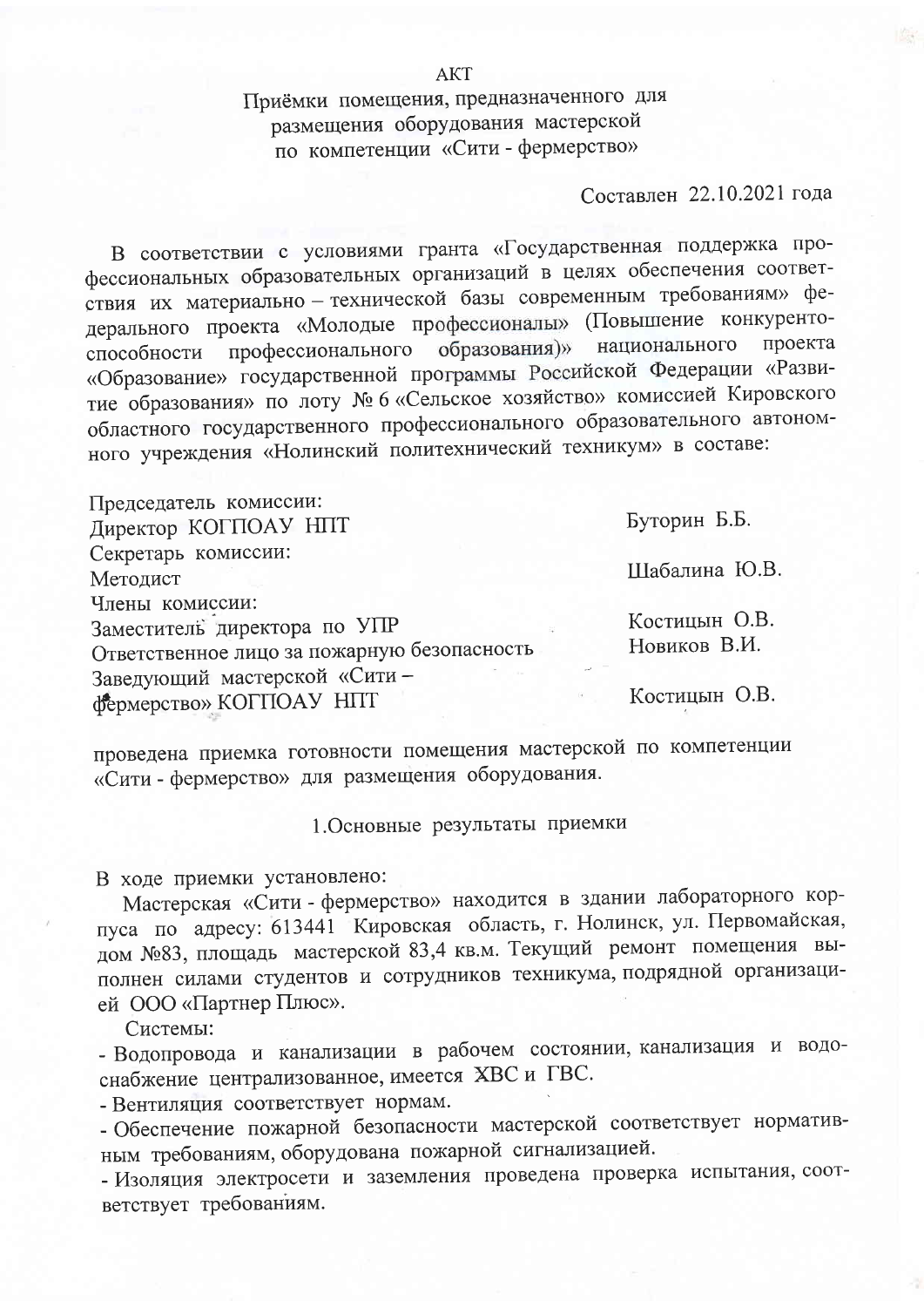- Режим воздухообмена в помещении соблюдается, воздухообмен осуществляется за счет естественной и принудительной вентиляции.

2. Заключение комиссии

Мастерская «Сити - фермерство» соответствует нормам по охране труда, правилам техники безопасности и производственной санитарии, к размещению оборудования готова.

Председатель комиссии: Секретарь комиссии: Члены комиссии: **КОГПОАУ HTT** 

Б.Б. Буторин

Ю.В. Шабалина

О.В. Костицын В.И. Новиков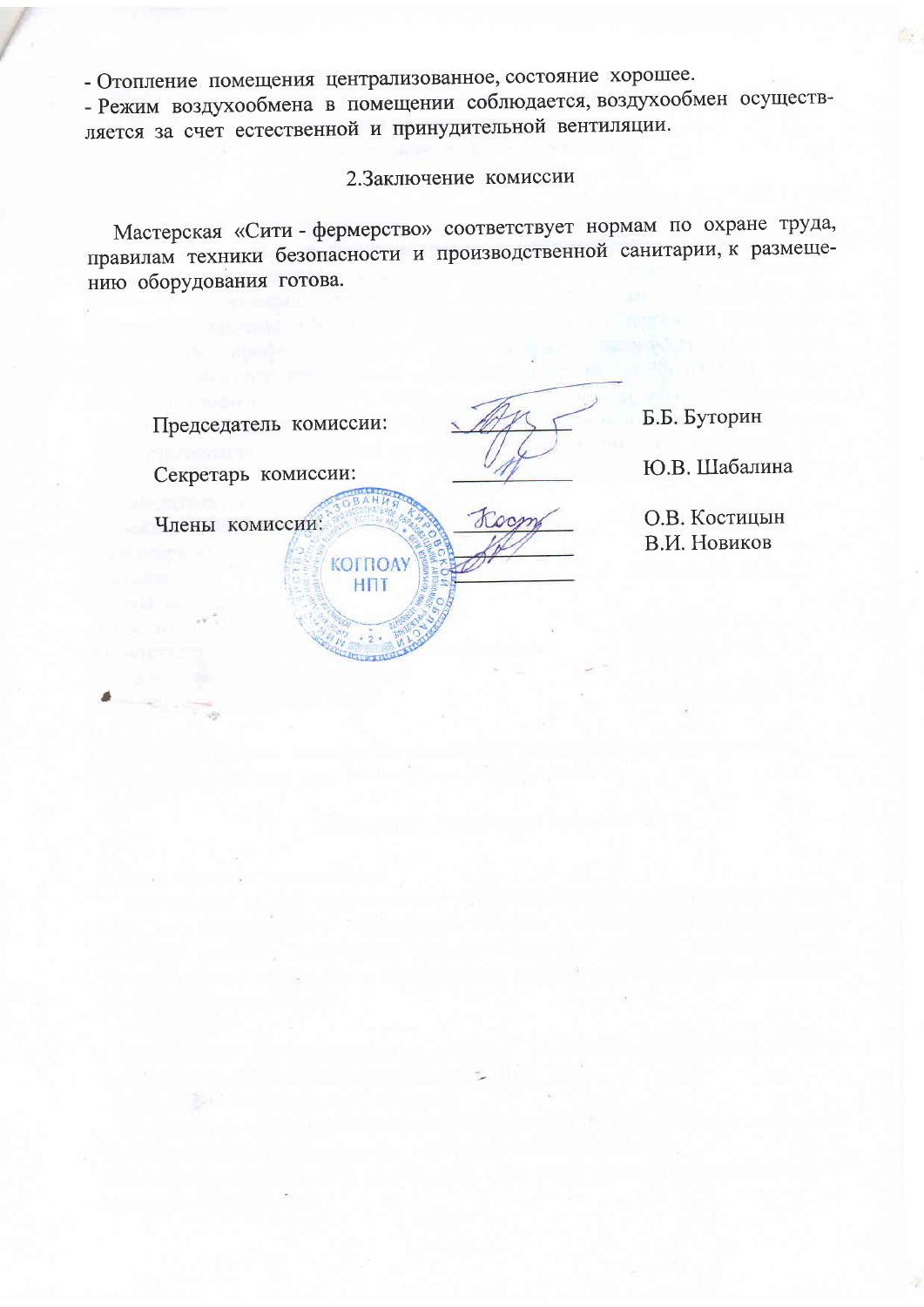## Приёмки помещения, предназначенного для размещения оборудования мастерской по компетенции «Агрономия»

## Составлен 22.10.2021 года

В соответствии с условиями гранта «Государственная поддержка профессиональных образовательных организаций в целях обеспечения соответствия их материально - технической базы современным требованиям» федерального проекта «Молодые профессионалы» (Повышение конкурентопрофессионального образования)» национального проекта способности «Образование» государственной программы Российской Федерации «Развитие образования» по лоту № 6 «Сельское хозяйство» комиссией Кировского областного государственного профессионального образовательного автономного учреждения «Нолинский политехнический техникум» в составе:

| Председатель комиссии:                      |                 |
|---------------------------------------------|-----------------|
| Директор КОГПОАУ НПТ                        | Буторин Б.Б.    |
| Секретарь комиссии:                         |                 |
| Методист                                    | Шабалина Ю.В.   |
| Члены комиссии:                             |                 |
| Заместитель директора по УПР                | Костицын О.В.   |
| Ответственное лицо за пожарную безопасность | Новиков В.И.    |
| Заведующая мастерской «Агрономия»           |                 |
| ROFFIOAY HITT                               | Машковцева Т.Ф. |

проведена приемка готовности помещения мастерской по компетенции «Агрономия» для размещения оборудования.

1. Основные результаты приемки

В ходе приемки установлено:

Мастерская «Агрономия» находится в здании лабораторного корпуса по адресу: 613441 Кировская область, г. Нолинск, ул. Первомайская, дом №83, площадь мастерской 109,2 кв.м. Текущий ремонт помещения выполнен силами студентов и сотрудников техникума, подрядной организацией ООО «Партнер Плюс».

Системы:

- Водопровода и канализации в рабочем состоянии, канализация и водоснабжение централизованное, имеется ЖВС и ГВС.

- Вентиляция соответствует нормам.

- Обеспечение пожарной безопасности мастерской соответствует нормативным требованиям, оборудована пожарной сигнализацией.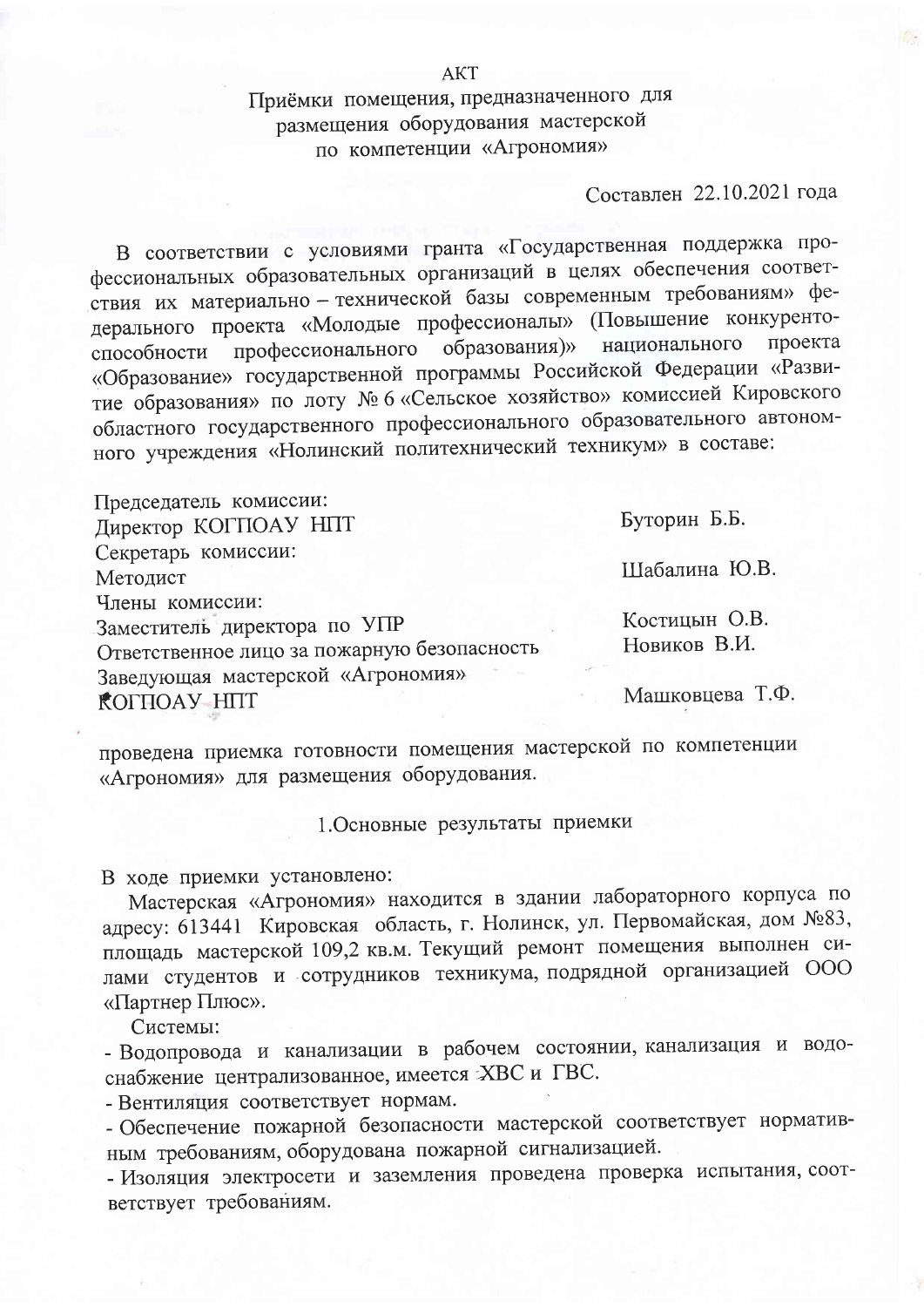**КОГПОАУ** 

**HITT** 

- Режим воздухообмена в помещении соблюдается, воздухообмен осуществляется за счет естественной и принудительной вентиляции.

2. Заключение комиссии

Мастерская «Агрономия» соответствует нормам по охране труда, правилам техники безопасности и производственной санитарии, к размещению оборудования готова.

| Председатель комиссии: |  |
|------------------------|--|
|                        |  |

Секретарь комиссии

Б.Б. Буторин Ю.В. Шабалина

Члены комиссии:

О.В. Костицын

В.И. Новиков

Т.Ф. Машковцева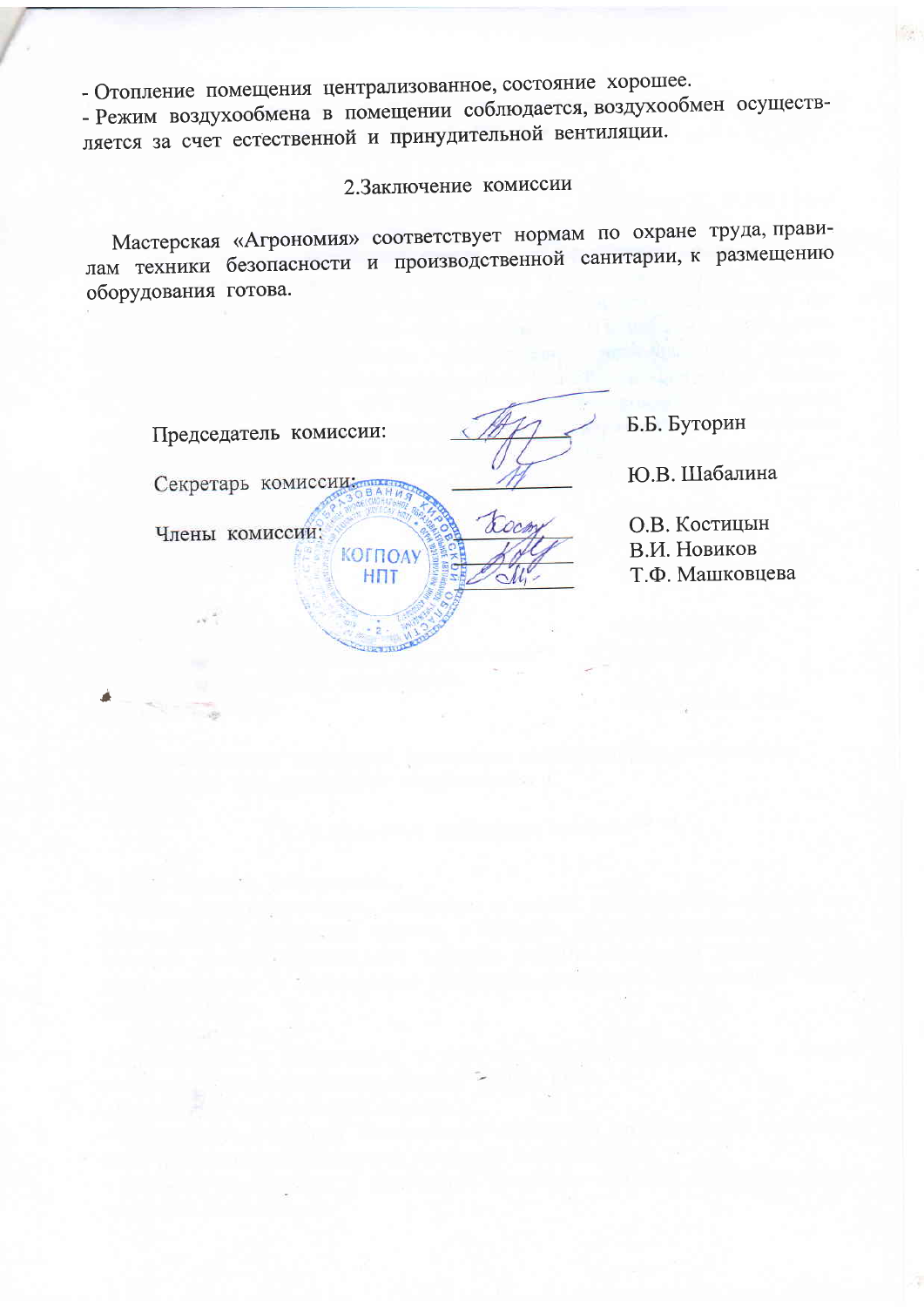Приёмки помещения, предназначенного для размещения оборудования мастерской по компетенции «Эксплуатация сельскохозяйственных машин»

**AKT** 

Составлен 22.10.2021 года

В соответствии с условиями гранта «Государственная поддержка профессиональных образовательных организаций в целях обеспечения соответствия их материально - технической базы современным требованиям» федерального проекта «Молодые профессионалы» (Повышение конкурентопрофессионального образования)» национального проекта способности «Образование» государственной программы Российской Федерации «Развитие образования» по лоту № 6 «Сельское хозяйство» комиссией Кировского областного государственного профессионального образовательного автономного учреждения «Нолинский политехнический техникум» в составе:

| Председатель комиссии:                      |               |
|---------------------------------------------|---------------|
| Директор КОГПОАУ НПТ                        | Буторин Б.Б.  |
| Секретарь комиссии:                         |               |
| Методист                                    | Шабалина Ю.В. |
| Члены комиссии:                             |               |
| Заместитель директора по УПР                | Костицын О.В. |
| Ответственное лицо за пожарную безопасность | Новиков В.И.  |
| Заведующий мастерской «Эксплуатация         |               |
| сельскохозяйственных машин» КОГПОАУ НПТ     | Манинец С.А.  |

проведена приемка готовности помещения мастерской по компетенции «Эксплуатация сельскохозяйственных машин» для размещения оборудования.

1. Основные результаты приемки

В ходе приемки установлено:

Мастерская «Эксплуатация сельскохозяйственных машин» находится в здании лабораторного корпуса по адресу: 613441 Кировская область, г. Нолинск, ул. Первомайская, дом №83, площадь мастерской 535,13 кв.м. Текущий ремонт помещения выполнен силами студентов и сотрудников техникума, подрядной организацией ООО «Партнер Плюс».

Системы:

- Водопровода и канализации в рабочем состоянии, канализация и водоснабжение централизованное, имеется ЖВС и ГВС.

- Вентиляция соответствует нормам.

- Обеспечение пожарной безопасности мастерской соответствует нормативным требованиям, оборудована пожарной сигнализацией.